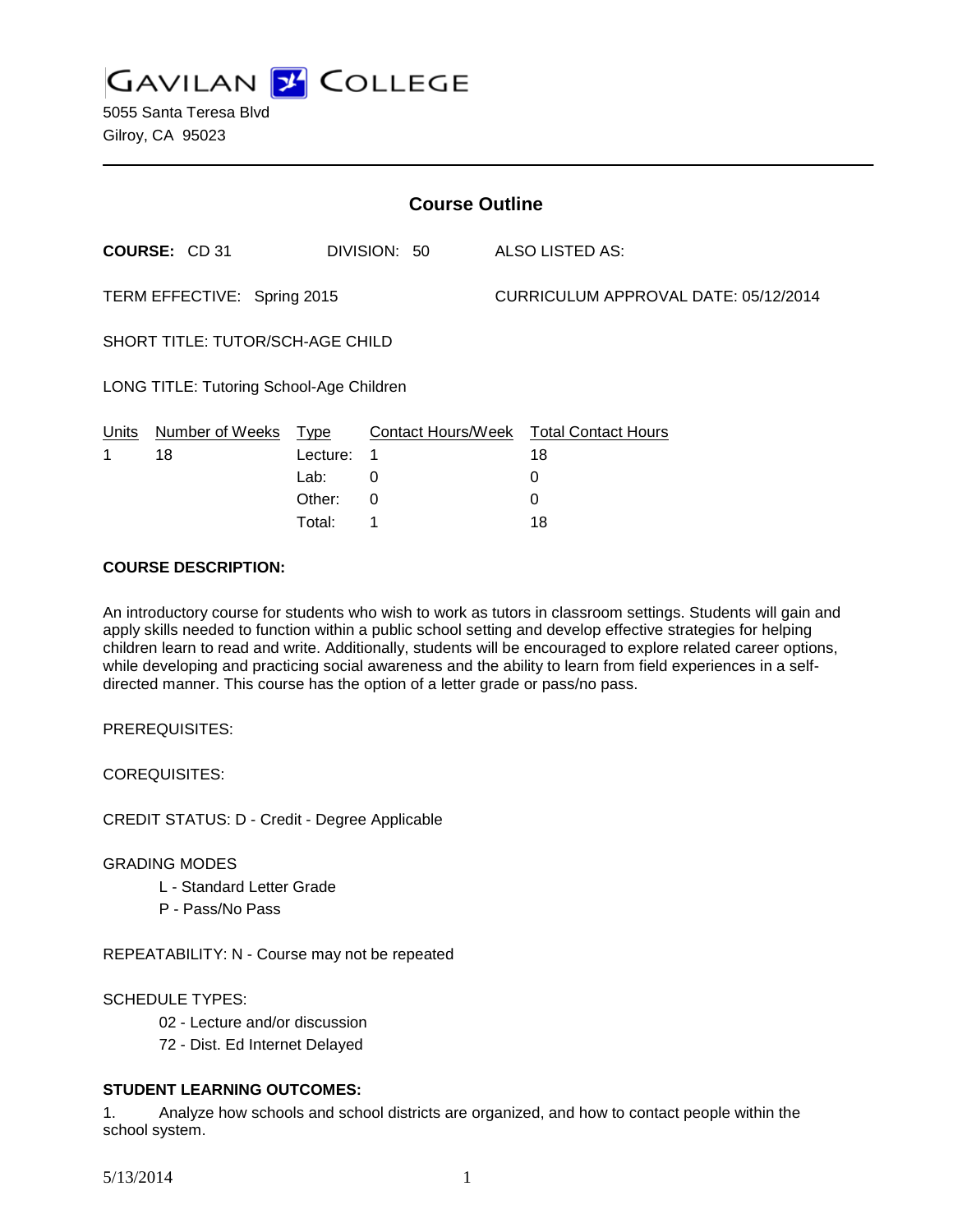Measure: Successfully make contact with a principal and classroom teacher.

 $PLO: 3$ 

ILO: 1,2

GE-LO:

Year assessed or anticipated year of assessment: 2015

2. Using map or diagram, explain the physical organization of school sites and demonstrate how to navigate in a school setting.

Measure: Utilizing map of designated school campus, complete Treasure hunt Activity.

PLO: 3

ILO: 1.2

GE-LO:

Year assessed or anticipated year of assessment: 2015

3. Develop and explain the tutoring/teaching relationship including the tutor's role in relation to the teacher and the student.

Measure: Completion of worksheet and written summary.

PLO: 3

ILO: 1,2,3

GE-LO:

Year assessed or anticipated year of assessment: 2015

4. Demonstrate how to carry out the instructions of a teacher with regard to assisting children's learning concepts and practicing of basic skills.

Measure: Lesson plans and teacher comments.

PLO: 2,3

ILO: 1,2

GE-LO:

Year assessed or anticipated year of assessment: 2015

5. Describe the need for professional demeanor and behavior, including a long-term commitment to children being tutored.

Measure: Worksheet and journal entries

PLO: 1,3

ILO: 4,6

 $GF-I O<sup>2</sup>$ 

Year assessed or anticipated year of assessment: 2015

6. Demonstrate skills in teaching strategies, attendance and other procedures, interpersonal communication, and collaborative curriculum development.

Measure: Journal entries ; final examination

PLO: 1,2,3

 $II$  O: 1

GE-LO:

Year assessed or anticipated year of assessment: 2015

PROGRAM LEARNING OUTCOMES:

1. Articulate three major child development theories and translate these theories into appropriate schoolage care environments that include learning centers and materials.

2. Plan developmentally appropriate school-age curriculum activities in three domains of development: cognitive, affective, and psychomotor.

3. Identify different models of school-age programs and design a model of leadership in programs and advocacy for children and family needs.

# **CONTENT, STUDENT PERFORMANCE OBJECTIVES, OUT-OF-CLASS ASSIGNMENTS**

Curriculum Approval Date: 05/12/2014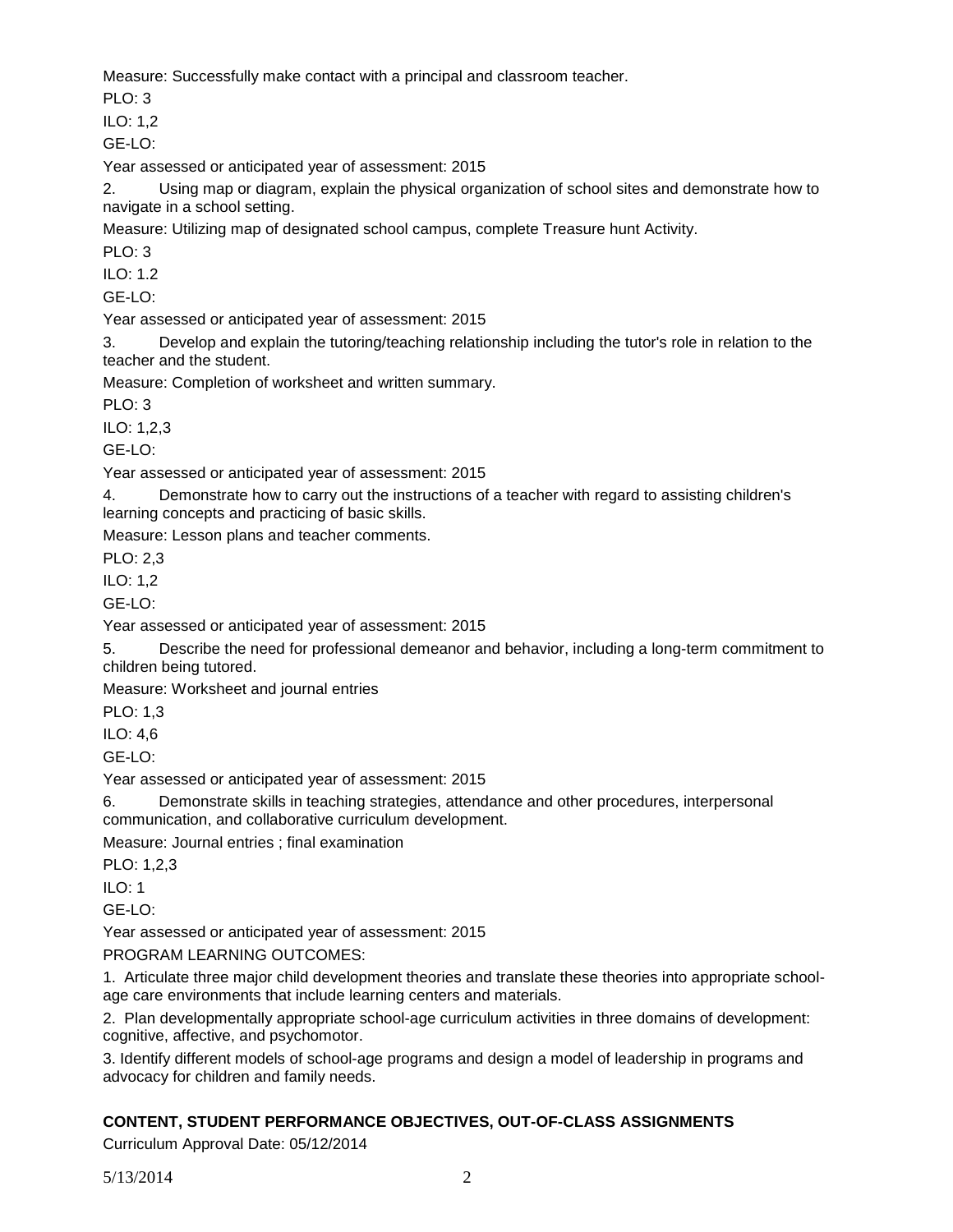3hrs

Topics: Preparing for tutoring. Overview of the role of the tutor in elementary and secondary school education. Understanding the reasons for requiring tutors to be fingerprinted and obtain TB tests in California public and private schools. Analyze how schools and school districts are organized, and how to contact people within the school system.

Student Performance Objective: Students will explain how to obtain fingerprints and TB tests in their community and why it is important to develop a portfolio of required forms.

Assignment: students will contact appropriate agencies and obtain necessary application forms for livescan fingerprint submission and TB screening or x-rays as appropriate.

# 3hours

Topics: Making the initial contact. Administrative framework of public and private schools.

Student Performance Objective: In role plays students will model how to initiate contact with schools and appropriate ways to communicate with their supervising teachers.

Assignment: Students will chart the district, school and grade level organization of their target

community. Charts will contain contact numbers for human services, principals, and teachers, hours of operation, dates closed.

## 3hrs

Topics: Learning your way around the school. Demystifying the public school. Maps of different schools will be projected and studied. Traffic patterns, appropriate entry points, parking regulations, etc. will be discussed. Using map or diagram, explain the physical organization of school sites and demonstrate how to navigate in a school setting.

Student Performance Objective: Students will demonstrate their ability to find their way around a campus and utilize campus resources in order to work effectively with children.

Assignment: Students will select one school to explore and request a site visit. While visiting the school, they will draw or annotate a site map with the locations of the attendance office, nurses' station, principal's office, adult restrooms and classrooms. In addition, they will locate on the map three special purpose rooms, such as library, computer center, and language lab.

3 hrs.

Topics: The role of the tutor. Understanding how the tutor fits into the educational process. Analyzing and carrying out teacher's lesson plans, identifying barriers to learning, helping to develop children's confidence and competence, extending learning. Learning children's names; the importance of eye contact and body language; enthusiasm and positivity.

Student Performance Objective: Students will be able to articulate the role of the tutor in the elementary education environment. Develop and explain the tutoring/teaching relationship including the tutor's role in relation to the teacher and the student

Assignment: Write a short essay describing the goals and objectives of an effective tutoring program and the steps needed to achieve it..

3 hrs.

Topics: Writing lesson plans. Understanding the core concepts of a teacher's curriculum, and learning how to support children's learning. The difference between classroom tutoring and after-school homework help. Developing activities to supplement specific lessons. Using everyday examples of the material being taught; relating new material to more familiar concepts; the

# new tutor's fear of silence.

Student Performance Objective: Students will be able to explain the differences between being a teacher and being a tutor and the differences between classroom tutors and homework helpers.

Assignment: Working from a teacher-developed lesson plan, develop three supportive activities to lead in small groups with children of different ages.

1 hour

Topic: The importance of a professional outlook. Confidentiality, punctuality, reliability. Working with teachers as members of the team; making a long-term commitment to a tutoring assignment; adapting your schedule to that of the school.

Student Performance Objective: Students will be able to explain how a tutor-supervisor contract can and should incorporate the goals of an effective tutoring program.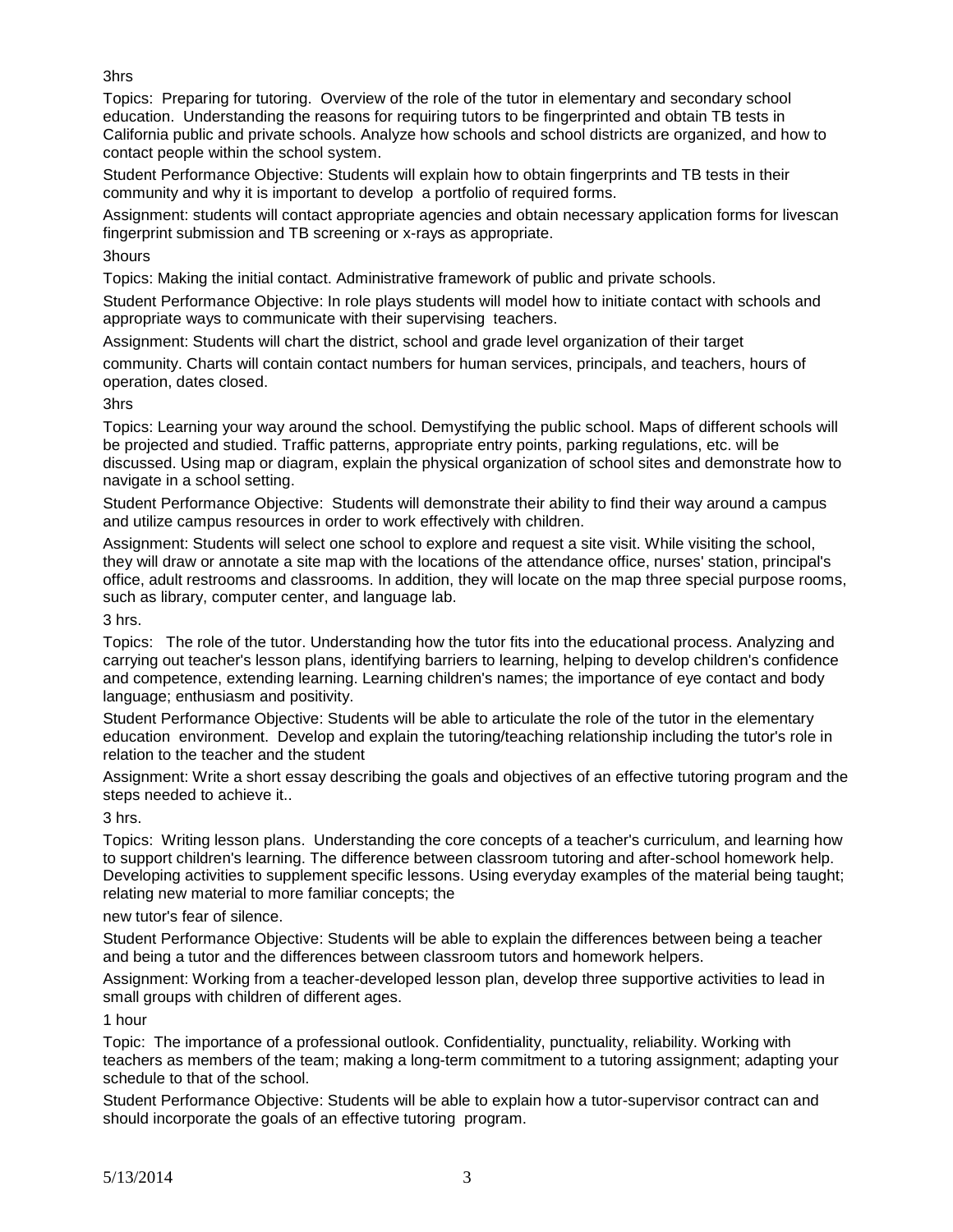Assignment: In groups of four, develop a tutor-supervisor contract that incorporates the goals of an effective tutoring program.

2 hours

Final Examination: Essay and Objective. Evaluate personal tutoring philosophy and tutor-supervisor contracts using tools and concepts from the text. Respond to multiple choice, t/f and matching questions regarding the cumulative content of the course.

### **METHODS OF INSTRUCTION:**

Lecture, discussion, video, recommended readings, field trips.

### **METHODS OF EVALUATION:**

Category 1 - The types of writing assignments required: Percent range of total grade: 20 % to 50 % Written Homework Essay Exams Other: charts, diagrams, sample application, lesson plans

Category 2 -The problem-solving assignments required: Percent range of total grade: 0 % to 0 %

Category 3 -The types of skill demonstrations required: Percent range of total grade: 10 % to 30 % Class Performance/s Field Work

Category 4 - The types of objective examinations used in the course: Percent range of total grade: 10 % to 30 % Multiple Choice True/False Matching Items

Category 5 - Any other methods of evaluation: Percent range of total grade: 20 % to 30 %

Portfolio Development

### **REPRESENTATIVE TEXTBOOKS:**

Chinn, Rabow & Estrada. Tutoring Matters: Everything You Wanted to Know About How to Tutor. Philadelphia: Temple University Press, 2011. Or other appropriate college level text. ISBN: 978-1-4-4399-0742-9 Reading level of text, Grade: 12Verified by: Marlene Bumgarner using Microsoft Word (Flesch Kincaid) Other textbooks or materials to be purchased by the student: none

### **ARTICULATION and CERTIFICATE INFORMATION**

Associate Degree: CSU GE: